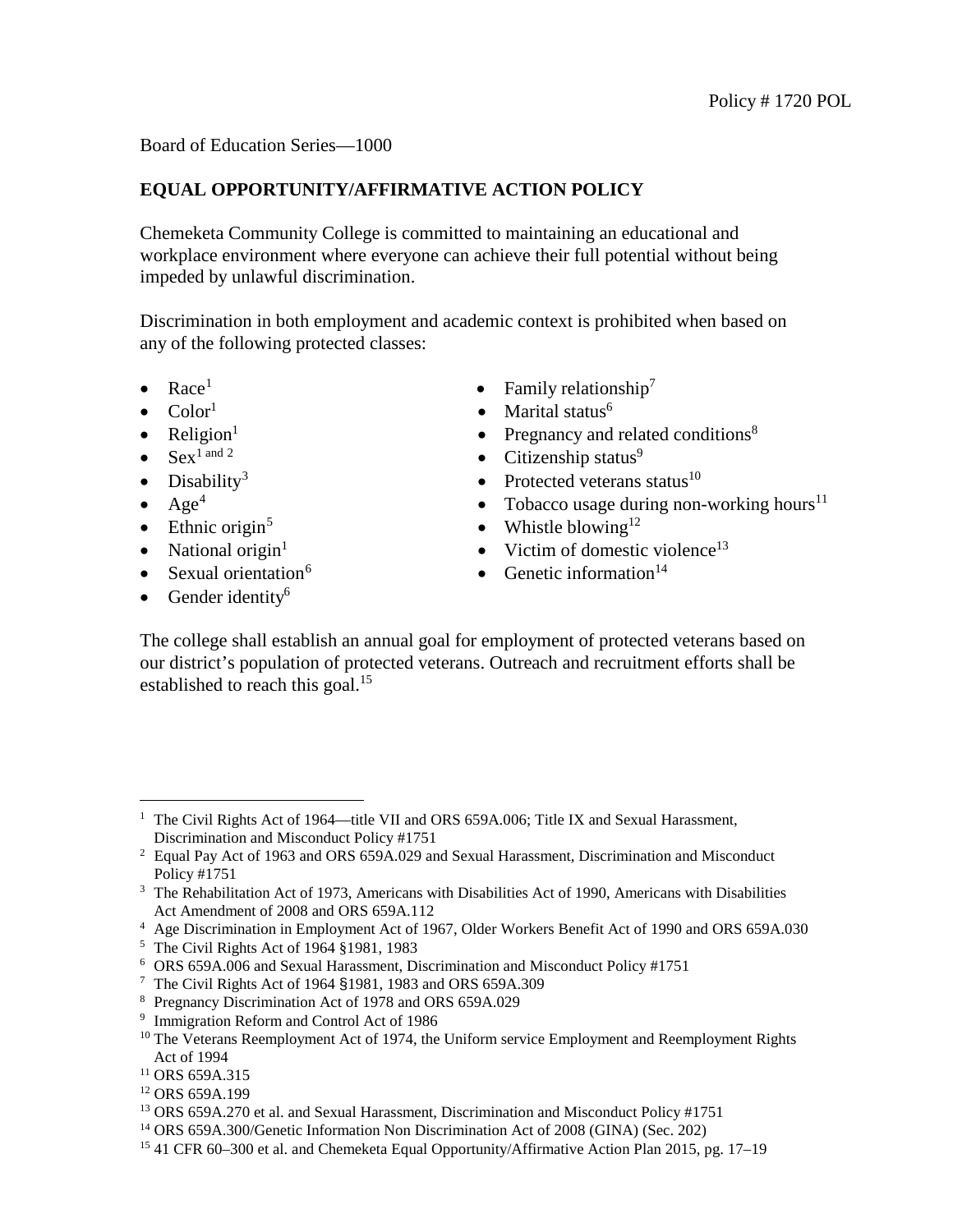Board of Education Series—1000

# **EQUAL OPPORTUNITY/AFFIRMATIVE ACTION POLICY (continued)**

The college shall designate at least one Section 504 coordinator<sup>3</sup> in Human Resources and establish an annual 7% (statutory every 5 years) goal for employment of disabled individuals. If the college does not reach this goal, it must identify problem areas and develop action-oriented programs to address the under representation of disabled individuals. For individuals who self-disclose disabilities, the college shall enter into an interactive process to determine what, if any, accommodations are necessary. [1](#page-1-0)6

The college shall develop, implement, and promote to both students and employees a complaint procedure for individuals who believe they have been discriminated against.

The college shall maintain a Chemeketa Community College Board of Education approved Equal Opportunity/Affirmative Action Plan and the Section 504 coordinator(s)<sup>3</sup> shall report annually to the College Board of Education on the progress of the plan at reaching its goals.

#### **Sanctions**

Any employee engaging in behavior prohibited by this policy is subject to discipline, up to and including, termination, subject to any association contract, state law, or federal law.

Any student engaging in behavior prohibited by this policy is subject to the disciplinary processes as set forth in Chemeketa's Students' Rights and Responsibilities handbook.

Any vendor engaging in behavior prohibited by this policy may have their contract cancelled, within the terms and conditions of their contract.

Any member of the general public engaging in behavior prohibited by this policy may be trespassed from campus.

## **Retaliation**

Chemeketa prohibits retaliation against an individual or group of individuals involved in

- Filing a complaint or report under this policy
- Filing an external complaint
- Participating in a disciplinary process
- Opposing in a reasonable manner an action believed to constitute a violation of this policy

<span id="page-1-0"></span>Ĩ. <sup>16</sup> 41 CFR 60-741 and Chemeketa Equal Opportunity/Affirmative Action Plan 20142015, pg 15